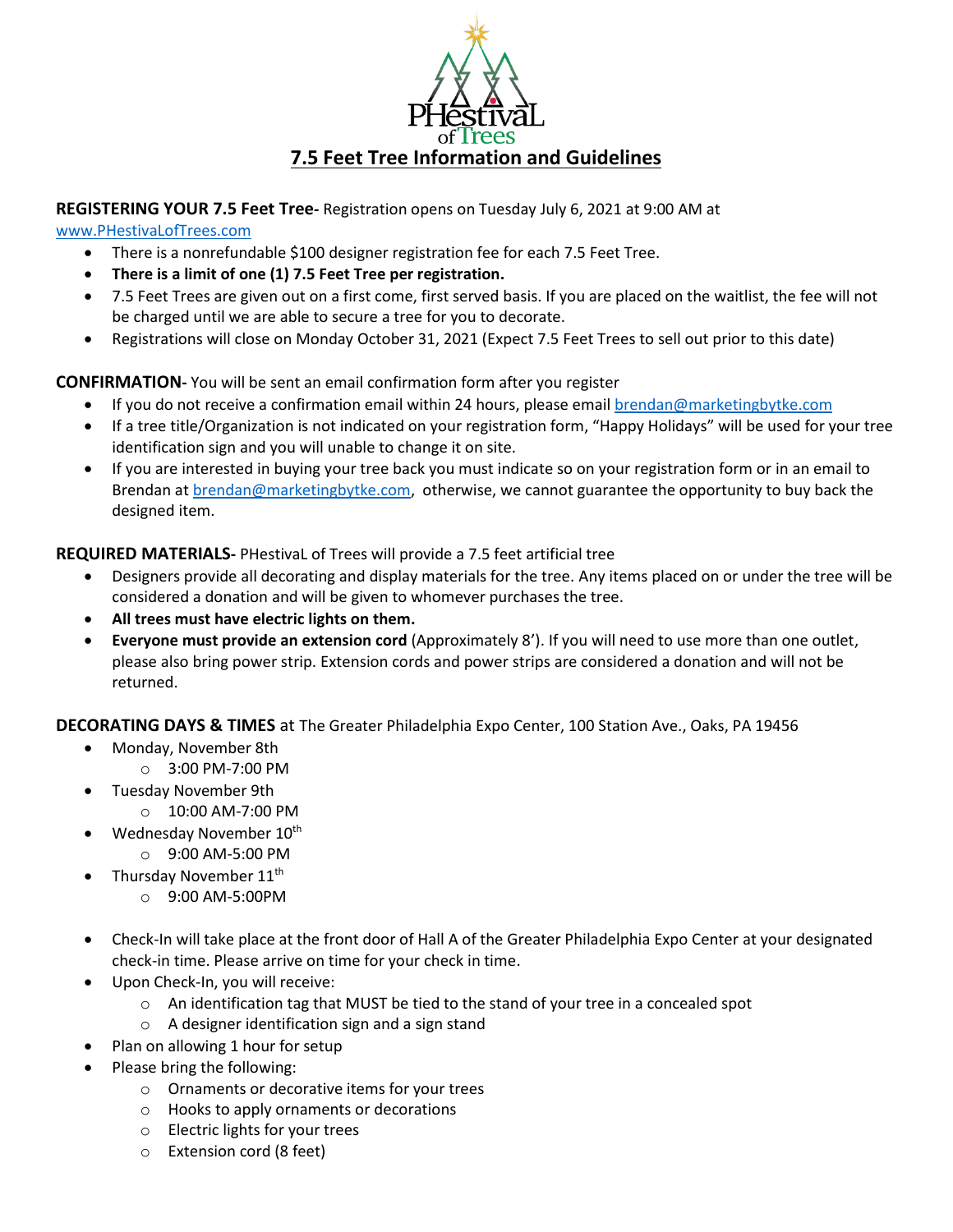

o Step stool or ladder, if needed.

## **DECORATING YOUR TREE- PHestivaL of Trees reserves the right to remove or request changes to any design item that is not in keeping with these guidelines.**

- Use your best creativity when coming up with a design but please avoids themes that:
	- o Feature violence or violent games, books, movies, or weapons
	- $\circ$  Use profanity or anything that could be perceived as not for a child-friendly audience
	- $\circ$  Portray social or political commentary or controversial or morbid messages
- While we understand that businesses are a large part of the support for our event, we ask that you keep the branding to a minimum on decorated trees as in the end our goal is to sell the trees to benefit the rescues.
- When decorating your tree, keep these tips in mind:
	- $\circ$  Choose a PHestivaL of Trees friendly theme that people will want to purchase your tree!
	- $\circ$  Bring plenty of lights and plenty of decorations as it is 7.5' tall and 5' wide tree
		- A minimum of 2 strands of 100 count lights
			- A minimum of 75 ornaments or decorations
	- o Keep the branding to a minimum
	- $\circ$  Be as creative as you want within your theme and be sure to make your tree stand out among the rest
	- o Remember, the goal of all our trees is to be sold after the event to benefit our animal rescues!

## **GUIDELINES**- Please read carefully for several reminders for decorating your tree!

- Your tree will be moved at least once, therefore **all decorations, lights, replacement lights (if needed), and trim, must be wired to the tree.**
- The display you create will be transported after the event. Please ensure that your entire design:
	- o Can be moved/transported
	- $\circ$  Can be lifted in to and out of vehicle by two people of average strength/build
	- o Can stand up to being wrapped, strapped down, and transported
	- o Can fit through a regular size door
- To ensure that your tree stays lit through the PHestivaL of Trees, please use only new UL approved lights with cords. NO BATTERY-OPERATED LIGHTS.
- **No perishable items, wrapped or unwrapped, are allowed on or around the tree**.
- Be mindful that the display will be visible from all angles, including the back. Be considerate of neighboring tree displays.
- Backdrops are NOT permitted
- You must decorate within the space of your tree, no additional space can be used or purchased
- If your tree has any additional items that will be given away with it (gift cards, toys, girl scout cookies, etc.), please provide us with the actual items when you check in on designer day in an envelope or box clearly labeled with tree title and designer name. You should place copies or empty boxes with the tree.
- Please do not plan on leaving anything behind. PHestivaL of Trees and the Expo Center will not be held responsible for any lost or stolen items.